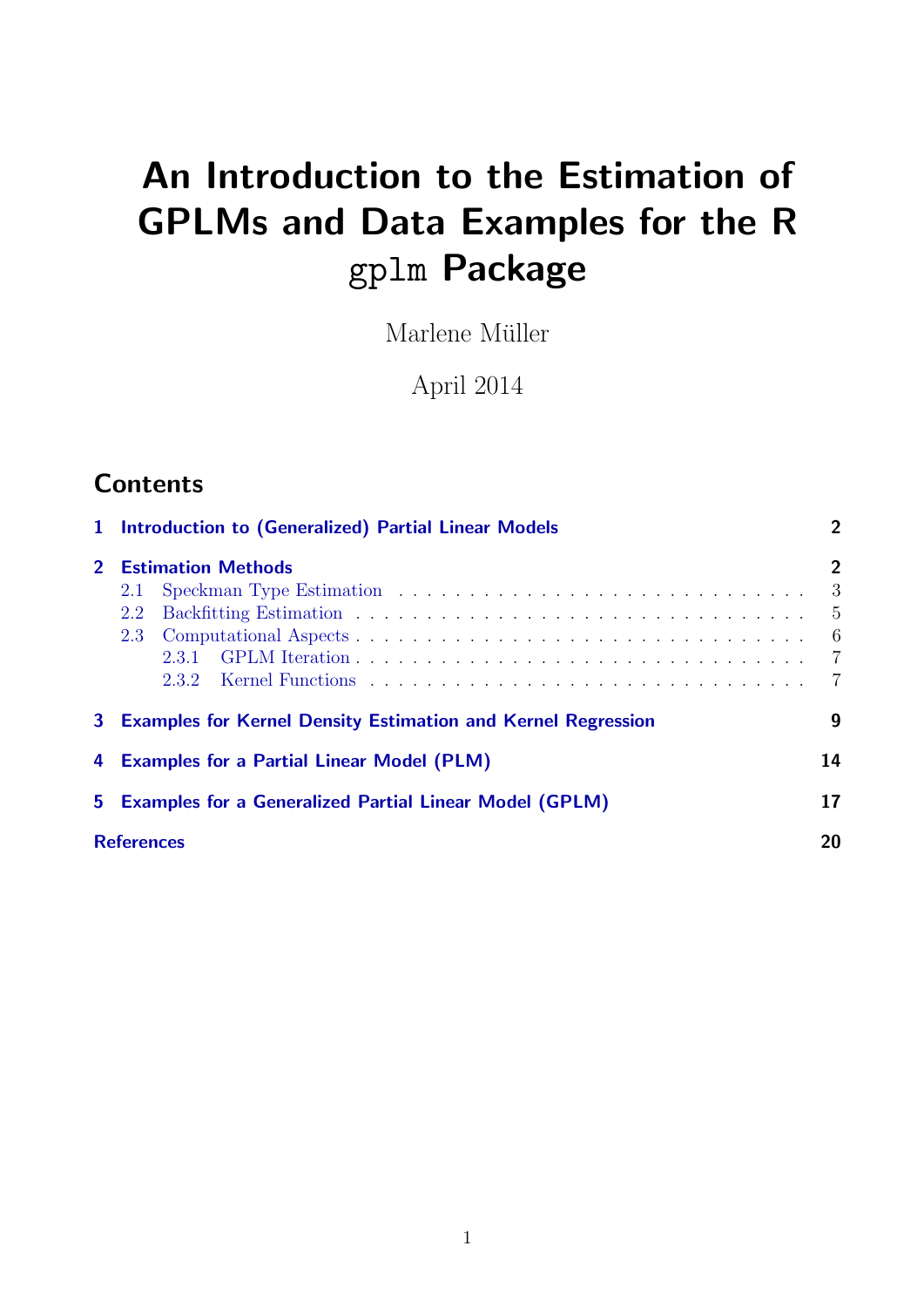### <span id="page-1-0"></span>1 Introduction to (Generalized) Partial Linear Models

The generalized linear model (GLM) is a regression model that can be written as

$$
E(Y|\mathbf{X}) = G(\mathbf{X}^T\beta),
$$

where Y is the dependent variable, X a vector of explanatory variables,  $\beta$  the unknown parameter vector and  $G(\bullet)$  a known function (the inverse link function). The *generalized partial* linear model (GPLM) extends this GLM by a nonparametric component:

$$
E(Y|\mathbf{X}, \mathbf{T}) = G\{\mathbf{X}^T\beta + m(\mathbf{T})\}.
$$

Here, it is assumed that the explanatory variables split into two vectors,  $\boldsymbol{X}$  and  $\boldsymbol{T}$ . The vector  $\boldsymbol{X}$  denotes a p-variate random vector which typically covers discrete covariables or variables that are known to influence the index in a linear way. The vector  $T$  is a q-variate random vector of continuous covariables to be modeled in a nonparametric way. As before,  $\boldsymbol{\beta} = (\beta_1, \dots, \beta_p)^T$ denotes a finite dimensional unknown parameter, while  $m(\bullet)$  is an unknown q-variate smooth function.

As for the GLM, the dependent variable Y may originate from an exponential family. This means to assume that the variance  $Var(Y|\boldsymbol{X}, \boldsymbol{T})$  may depend on the predictor  $\boldsymbol{X}^T\beta + m(T)$ and on a dispersion parameter  $\sigma^2$ , i.e.

$$
Var(Y|\mathbf{X}, \mathbf{T}) = \sigma^2 V \left( G\{ X^T \beta + m(T) \} \right).
$$

Possible distributions for Y are for example [\(McCullagh and Nelder;](#page-19-0) [1989\)](#page-19-0):

- discrete distributions: Bernoulli, Binomial, Poisson, Geometric, Negative Binomial,
- continuous distributions: Normal, Exponential, Gamma, Inverse Normal.

It is easy to see that GPLM covers other semi-non-parametric models, as for example:

- the partial linear model (PLM), i.e.  $Y = \mathbf{X}^T \boldsymbol{\beta} + m(\mathbf{T}) + \varepsilon$  with  $\varepsilon \sim N(0, \sigma^2)$  implying  $E(Y|\boldsymbol{X}, \boldsymbol{T}) = \boldsymbol{X}^T\boldsymbol{\beta} + m(\boldsymbol{T})$  and  $Var(Y|\boldsymbol{X}, \boldsymbol{T}) = \sigma^2$ , [\(Speckman;](#page-19-1) [1988;](#page-19-1) [Robinson;](#page-19-2) [1988\)](#page-19-2).
- the *generalized additive model* (GAM) with a linear and a single nonparametric component function, i.e.  $E(Y|\mathbf{X}, \mathbf{T}) = G\{\mathbf{X}^T\beta + m(\mathbf{T})\}$  [\(Hastie and Tibshirani;](#page-19-3) [1990\)](#page-19-3).

### <span id="page-1-1"></span>2 Estimation Methods

The estimation approaches for the GPLM are essentially based on the idea that an estimate β can be found for known  $m(\bullet)$ , and an estimate  $\hat{m}(\bullet)$  can be found for known β. This section introduces two different estimation methods, a *generalized Speckman* estimator and the classical backfitting approach. A more detailed presentation of these methods can be found in Müller  $(2001)$  and Härdle et al.  $(2004, Chapters 4, 5 and 7).$  $(2004, Chapters 4, 5 and 7).$ 

Recall the first two conditional moments of Y are specified as

$$
E(Y|\mathbf{X}, \mathbf{T}) = \mu = G(\eta) = G\{\mathbf{X}^T\boldsymbol{\beta} + m(\mathbf{T})\},
$$
  
Var(Y|\mathbf{X}, \mathbf{T}) = \sigma^2 V(\mu).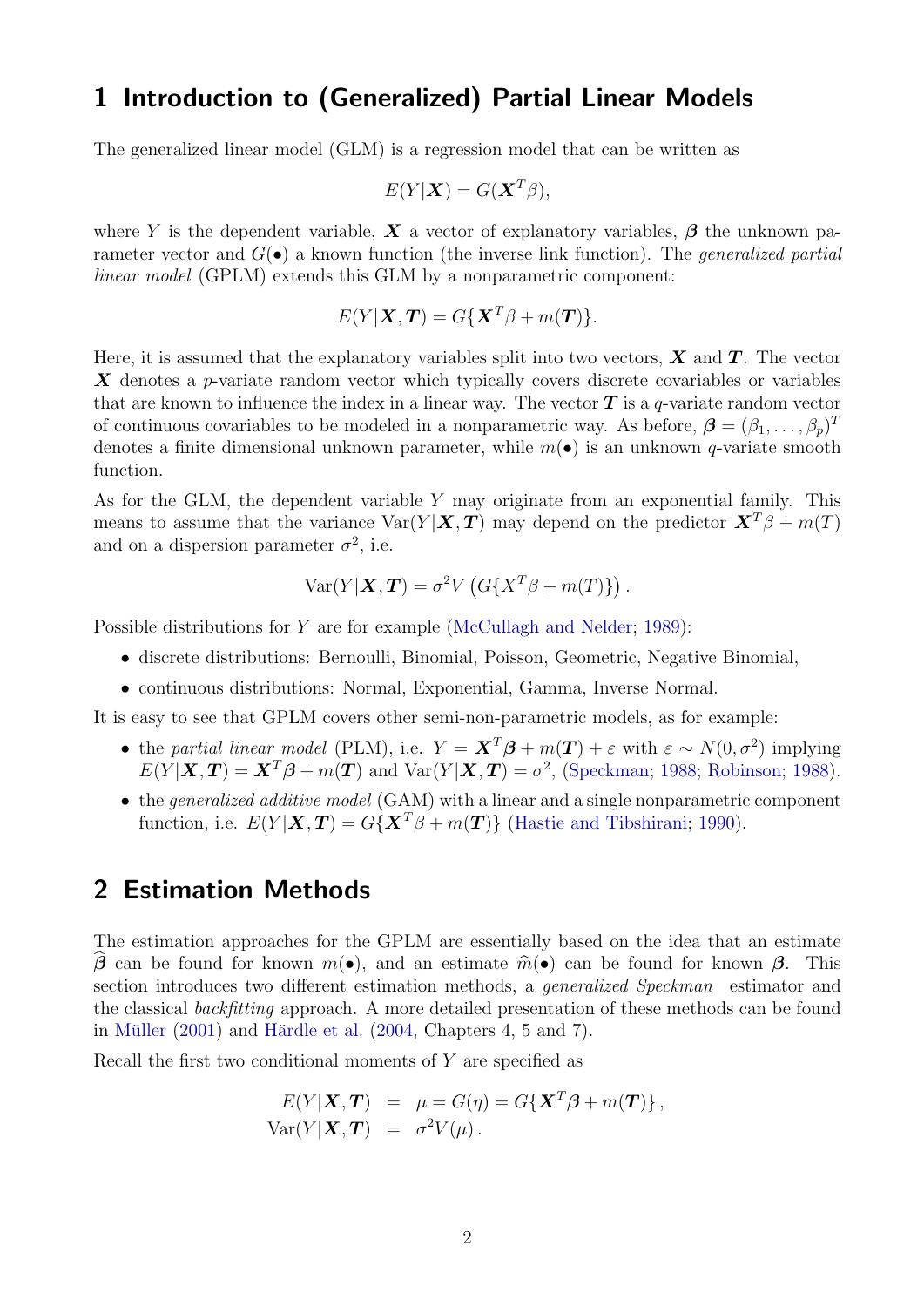We will now discuss the estimation of  $\boldsymbol{\beta}$  and  $m(\bullet)$  by means of the sample values  $\{y_i, x_i, t_i\}$ ,  $i = 1, \ldots, n$ . It should be pointed out that we focus on the estimation of  $\beta$  and  $m(\bullet)$ . The additional scale parameter  $\sigma$  can be obtained from

$$
\widehat{\sigma}^2 = \frac{1}{n} \sum_{i=1}^n \frac{(y_i - \widehat{\mu}_i)^2}{V(\widehat{\mu}_i)},\tag{1}
$$

when we denote  $\hat{\mu}_i = G(\hat{\eta}_i)$  estimated from  $\hat{\eta}_i = \boldsymbol{x}_i^T \hat{\boldsymbol{\beta}} + \hat{m}(\boldsymbol{t}_i)$ .

#### <span id="page-2-0"></span>2.1 Speckman Type Estimation

The Speckman estimator [\(Speckman;](#page-19-1) [1988\)](#page-19-1) was originally derived for the PLM. In our setup that means to consider a model with the identity link  $G$  and normally distributed error terms:

$$
Y = \mathbf{X}^T \beta + m(\mathbf{T}) + \varepsilon \,, \quad \varepsilon \sim N(0, \sigma^2) \,.
$$

Taking the conditional expectation w.r.t.  $T$  and differencing the two equations leads to (Härdle [et al.;](#page-19-5) [2004,](#page-19-5) Section 7.1):

$$
\underbrace{Y - E(Y|\mathbf{T})}_{\widetilde{Y}} = \Big\{ \underbrace{\mathbf{X} - E(\mathbf{X}|\mathbf{T})}_{\widetilde{\mathbf{X}}} \Big\}^{\top} \boldsymbol{\beta} + \underbrace{\varepsilon - E(\varepsilon|\mathbf{T})}_{\widetilde{\varepsilon}},
$$

i.e. a modified regression equation in  $\widetilde{X}$  and  $\widetilde{Y}$  that allows to separately estimate the parameter vector  $\beta$ . The modified variables X and Y are calculated using the fact that the conditional expectation  $E(\bullet|T)$  can be estimated through a (nonparametric) regression on the explanatory variable  $T$ .

To formulate the estimation procedure we introduce the following terms based on the sample values  $\{y_i, \boldsymbol{x}_i, \boldsymbol{t}_i\}$ :

$$
\mathbf{y} = \left(\begin{array}{c} y_1 \\ \vdots \\ y_n \end{array}\right) , \quad \mathcal{X} = \left(\begin{array}{ccc} x_{11} & \dots & x_{1p} \\ \vdots & \ddots & \vdots \\ x_{n1} & \dots & x_{np} \end{array}\right) , \quad \mathbf{m} = \left(\begin{array}{c} m(t_1) \\ \vdots \\ m(t_n) \end{array}\right)
$$

If we denote the regression operator (hat matrix) by  $S$ , then Speckman's estimation method for the PLM can be summarized as follows:

| Speckman estimation for the PLM     |                                                                                                                                           |  |  |  |
|-------------------------------------|-------------------------------------------------------------------------------------------------------------------------------------------|--|--|--|
| $\bullet$ calculate                 | $\widetilde{\mathcal{X}} = (\mathcal{I} - \mathcal{S})\mathcal{X}$ and $\widetilde{\mathbf{y}} = (\mathcal{I} - \mathcal{S})\mathbf{y}$   |  |  |  |
| $\bullet$ estimate $\beta$          | $\widehat{\boldsymbol{\beta}}=(\widetilde{\mathcal{X}}^T\widetilde{\mathcal{X}})^{-1}\widetilde{\mathcal{X}}^T\widetilde{\boldsymbol{y}}$ |  |  |  |
| $\bullet$ estimate $\boldsymbol{m}$ | $\widehat{\boldsymbol{m}} = \mathcal{S}(\boldsymbol{y} - \mathcal{X}\boldsymbol{\beta})$                                                  |  |  |  |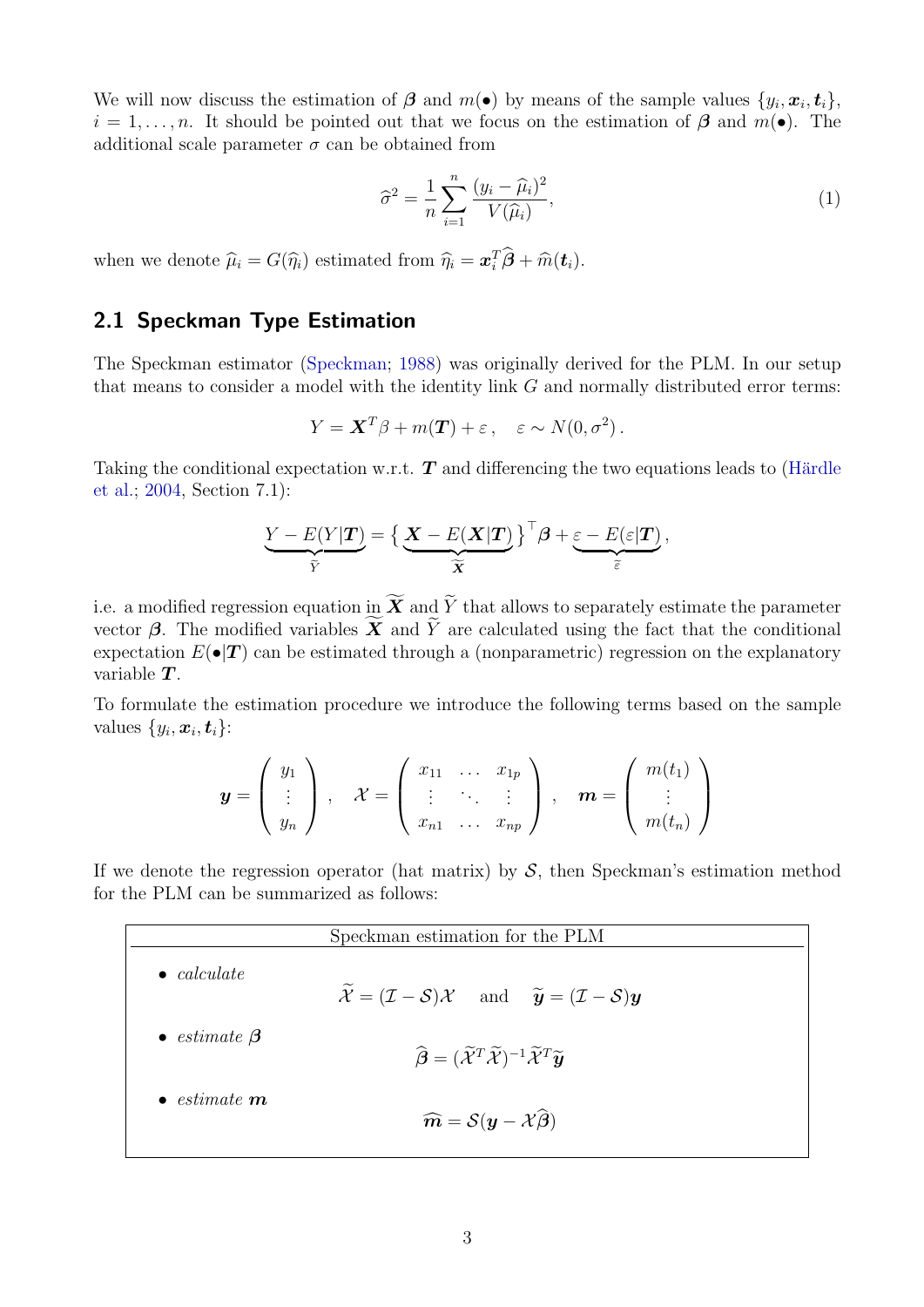Optionally, the estimation steps for  $\beta$  and  $m$  can be used as updating step in an iteration up to convergence.

In case of a Nadaraya–Watson kernel type regression (Härdle et al.; [2004,](#page-19-5) Section 4.1), we consider the smoother matrix  $\mathcal S$  with elements

$$
S_{ij} = \frac{\mathcal{K}_h(\boldsymbol{t}_i - \boldsymbol{t}_j)}{\sum\limits_{k=1}^n \mathcal{K}_h(\boldsymbol{t}_k - \boldsymbol{t}_j)},
$$
\n(2)

where K denotes a multidimensional kernel function and  $h$  the respective bandwidth vector (the dimension being equal to the dimension of T). By  $\mathcal{K}_h$  we abbreviate the componentwise rescaled kernel function

$$
\mathcal{K}_{\boldsymbol{h}}(\boldsymbol{u}) = \frac{1}{h_1 \cdot \ldots \cdot h_q} \mathcal{K}\left(\frac{u_1}{h_1}, \ldots, \frac{u_q}{h_q}\right)
$$

for q-dimensional vectors  $u$  and  $h$ . (See Subsection [2.3.2](#page-6-1) for more details on possible kernel functions.) For the modified regression terms this leads to the calculation of

$$
\widetilde{\boldsymbol{x}}_j = \boldsymbol{x}_j - \frac{\sum\limits_{i=1}^n \mathcal{K}_h(\boldsymbol{t}_i - \boldsymbol{t}_j) \, \boldsymbol{x}_i}{\sum\limits_{k=1}^n \mathcal{K}_h(\boldsymbol{t}_k - \boldsymbol{t}_j)} \quad \text{and} \quad \widetilde{y}_j = y_j - \frac{\sum\limits_{i=1}^n \mathcal{K}_h(\boldsymbol{t}_i - \boldsymbol{t}_j) \, y_i}{\sum\limits_{k=1}^n \mathcal{K}_h(\boldsymbol{t}_k - \boldsymbol{t}_j)} \quad \text{for } j = 1, \ldots, n \, .
$$

The nonparametric component function of the PLM is thus estimated by

<span id="page-3-0"></span>
$$
\widehat{m}_j = \widehat{m}(\boldsymbol{t}_j) = \frac{\sum\limits_{i=1}^n \mathcal{K}_h(\boldsymbol{t}_i - \boldsymbol{t}_j) (y_i - \boldsymbol{x}_i^T \widehat{\boldsymbol{\beta}})}{\sum\limits_{i=1}^n \mathcal{K}_h(\boldsymbol{t}_i - \boldsymbol{t}_j)} \quad \Longleftrightarrow \quad \widehat{\boldsymbol{m}} = \mathcal{S}(\boldsymbol{y} - \mathcal{X}\widehat{\boldsymbol{\beta}}). \tag{3}
$$

In an analogous way, estimates of  $m(\bullet)$  can be calculated at arbitrary design points by replacing  $t_j$  in [\(3\)](#page-3-0).

In the context of a generalized partial linear model (GPLM) we have to take the function G (inverse link function) and the distribution of Y into account. The estimation method thus combines the estimation algorithm in a GLM (IRLS = iteratively reweighted least squares, see [McCullagh and Nelder;](#page-19-0) [1989;](#page-19-0) Müller; [2012,](#page-19-6) Chapter III.24) and the Speckman approach for the PLM.

Generalized linear models (GLMs) are estimated by maximum likelihood (or equivalently minimum deviance) estimation. We now denote the individual log-likelihood in a GPLM by

$$
\ell(\mu_i, y_i) = \ell\left(G\left\{\boldsymbol{x}_i^T\beta + m(\boldsymbol{t}_i)\right\} \,,\, y_i\right)
$$

such that estimating for the full sample means to maximize  $\ell(\mu, y) = \sum_{i=1}^n \ell(\mu_i, y_i)$ . The difference between the GLM and the GPLM is just the nonparametric part  $m(\mathbf{t}_i)$ .

In a GLM, the parameter vector  $\beta$  would be estimated by the IRLS algorithm through an iterative updating  $\hat{\beta}^{new} = (\mathcal{X}^T \mathcal{W} \mathcal{X})^{-1} \mathcal{X}^T \mathcal{W} \mathcal{z}$ , where z denotes the adjusted dependent variable vector  $z = \mathcal{X}\widehat{\beta} + \mathcal{W}^{-1}\mathbf{v}$ . The vector  $\mathbf{v}$  denotes the vector of the first derivatives of  $\ell(\mu, y)$  w.r.t. the indices  $\eta_i = \boldsymbol{x}_i^{\top} \boldsymbol{\beta}$  evaluated at  $\boldsymbol{x}_i^{\top} \boldsymbol{\beta}$ . Analogously,  $\mathcal{W} = \text{diag}(w_{11}, \dots, w_{nn})$  is the diagonal matrix containing the corresponding second derivatives.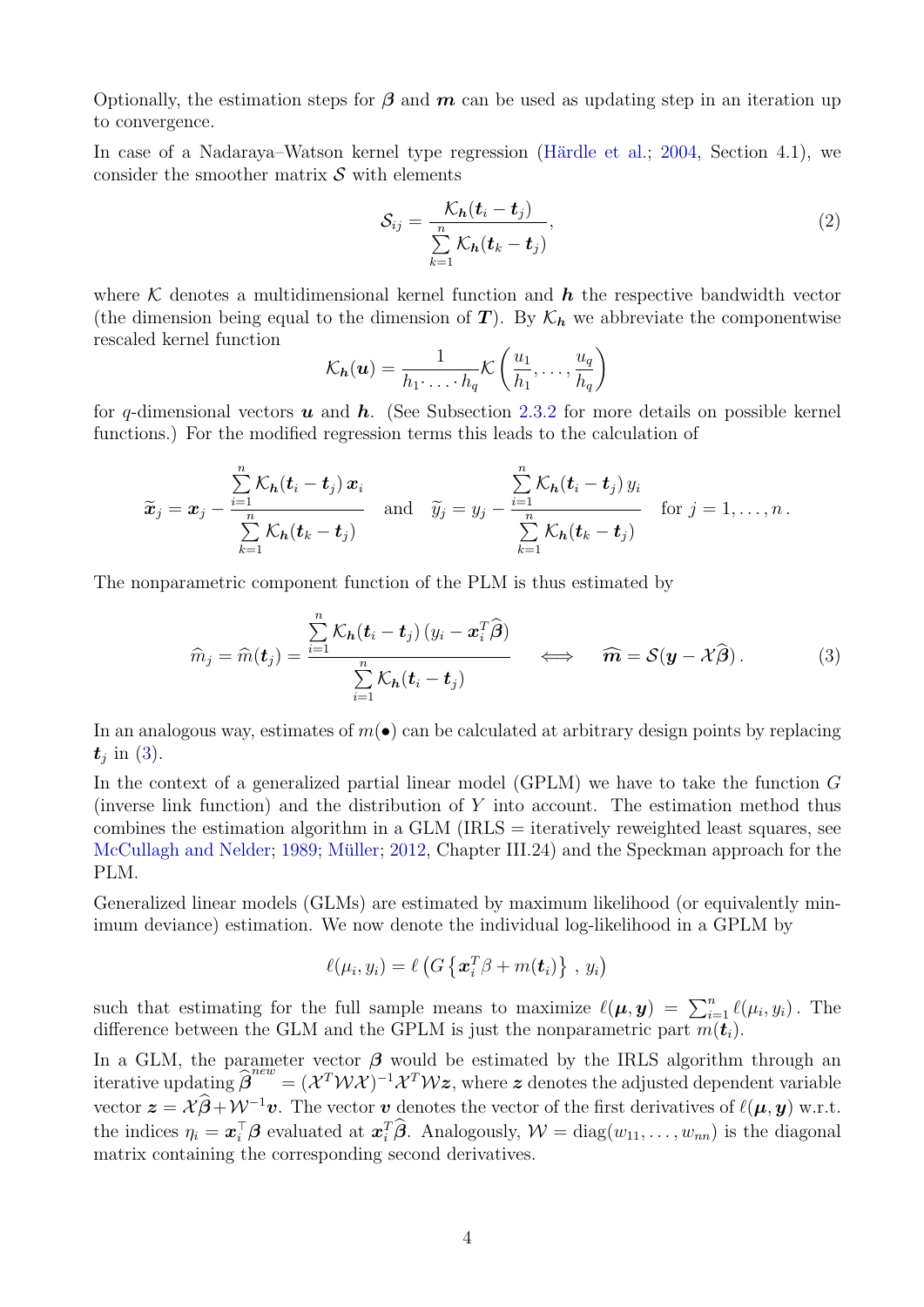In the case of a GPLM, the adjusted dependent variable is extended by the nonparametric component:

$$
z = \mathcal{X}\widehat{\beta} + \widehat{m} - \mathcal{W}^{-1}v,
$$
\n<sup>(4)</sup>

where **v** and W are defined as before but now evaluated at  $x_i^T\hat{\boldsymbol{\beta}} + \hat{m}_i$ . The elements of the smoother matrix S have to be modified to smoother matrix  $\mathcal S$  have to be modified to

$$
S_{ij} = \frac{\mathcal{K}_{\mathbf{H}}(\boldsymbol{t}_i - \boldsymbol{t}_j) w_{ii}}{\sum\limits_{i=1}^{n} \mathcal{K}_{\mathbf{H}}(\boldsymbol{t}_i - \boldsymbol{t}_j) w_{ii}},
$$
\n(5)

where we recall that  $w_{ii}$  is the *i*-th diagonal element of  $W$ .

The iterative Speckman type estimation algorithm for the GPLM can then be summarized by the following calculation in each iteration step:



It is easy to see, that Speckman's method for the PLM is a special case of this generalized algorithm: In the case of a PLM with normal errors  $\varepsilon \sim N(0, \sigma^2)$  we find the derivatives of the log-likelihoods as  $v_i = -(y_i - \boldsymbol{x}_i^T \boldsymbol{\beta} - m_j)/\sigma^2$  and  $w_{ii} \equiv -1/\sigma^2$ . Thus the adjusted dependent variable  $\tilde{\mathbf{z}}$  equals  $\tilde{\mathbf{y}}$  and the elements of W cancel out in  $\hat{\boldsymbol{\beta}}^{new}$  and S.

Some further calculations (e.g. Müller; [2001\)](#page-19-4) show that  $\mathcal{X}\widehat{\boldsymbol{\beta}} + \widehat{\boldsymbol{m}} = \mathcal{R}^S\boldsymbol{z}$  with

$$
\mathcal{R}^S = \widetilde{\mathcal{X}} \left( \widetilde{\mathcal{X}}^T \mathcal{W} \widetilde{\mathcal{X}} \right)^{-1} \widetilde{\mathcal{X}}^T \mathcal{W} (\mathcal{I} - \mathcal{S}) + \mathcal{S}. \tag{6}
$$

where all terms are evaluated at the estimates at convergence. This means that the estimation method is linear (in z), thus the trace of the hat matrix  $\mathcal{R}^S$  can be used to approximate the degrees of freedom of the model estimate:

$$
df^{res} = n - \text{trace}(\mathcal{R}^S)
$$

(see e.g. [Hastie and Tibshirani;](#page-19-3) [1990,](#page-19-3) for an analogous calculation in the backfitting case).

#### <span id="page-4-0"></span>2.2 Backfitting Estimation

The backfitting method has been suggested as an iterative algorithm to fit an additive model (see [Buja et al.;](#page-19-7) [1989;](#page-19-7) [Hastie and Tibshirani;](#page-19-3) [1990\)](#page-19-3). Its main idea is to regress the additive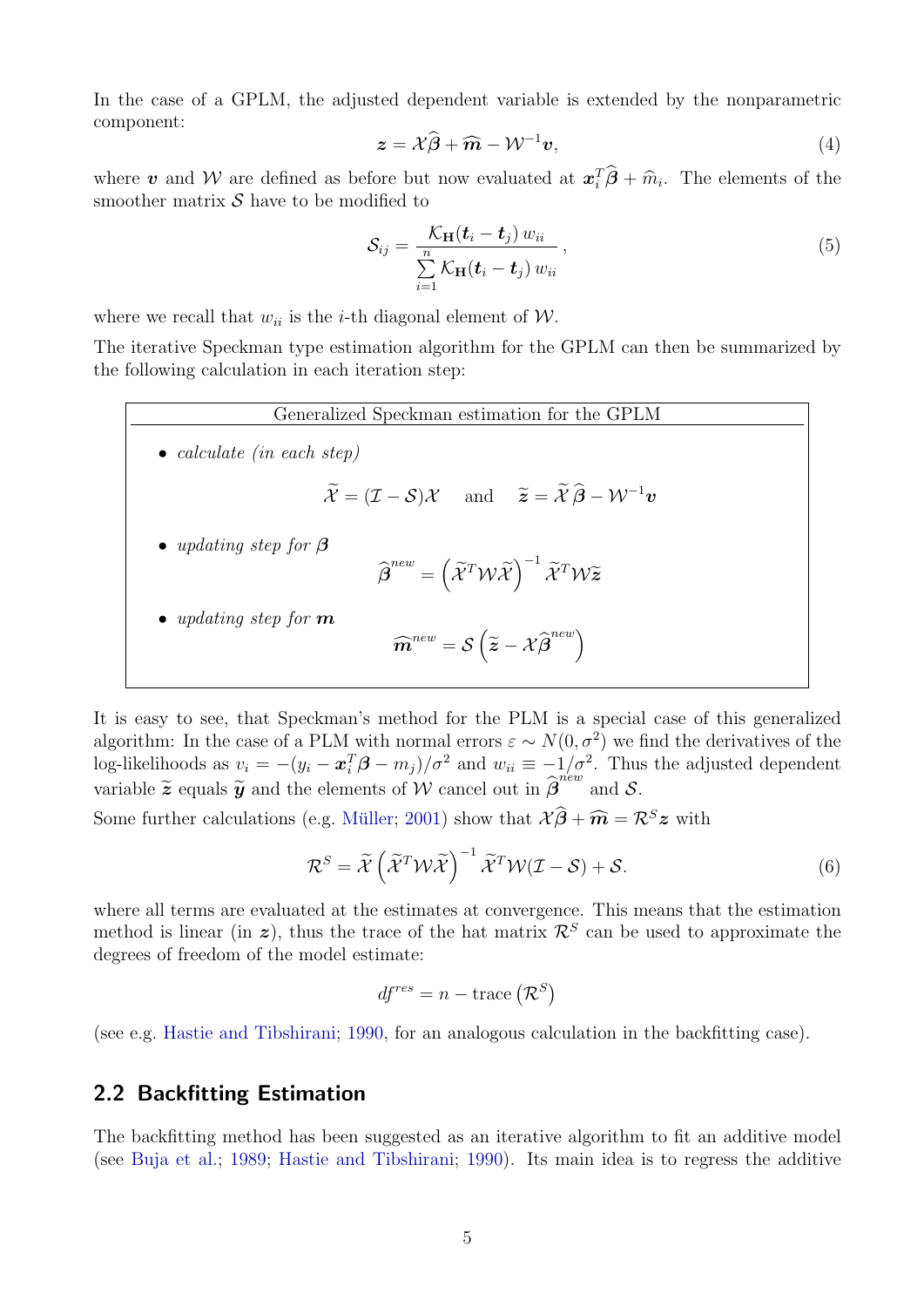components separately on partial residuals. The PLM is a again special case, consisting of only two additive functions. We denote now by  $P$  the projection matrix  $P = \mathcal{X}(\mathcal{X}^T\mathcal{X})^{-1}\mathcal{X}^T$  from a linear regression model and by  $\mathcal S$  the smoother matrix as before. Then backfitting means to resolve

$$
\mathcal{X}\hat{\boldsymbol{\beta}} = \mathcal{P}(\boldsymbol{y} - \widehat{\boldsymbol{m}}) \n\widehat{\boldsymbol{m}} = \mathcal{S}(\boldsymbol{y} - \mathcal{X}\hat{\boldsymbol{\beta}})
$$

as  $y - \widehat{m}$  are the residuals from a nonparametric fit and  $y - \chi \widehat{\beta}$  the residuals from a linear regression. In this simple case an iteration is not necessary [\(Hastie and Tibshirani;](#page-19-3) [1990,](#page-19-3) Section 5.3) and the explicit solution is

$$
\widehat{\boldsymbol{\beta}} = {\mathcal{X}^T(\mathcal{I} - \mathcal{S})\mathcal{X}}^{-1}\mathcal{X}^T(\mathcal{I} - \mathcal{S})\mathbf{y}, \n\widehat{\boldsymbol{m}} = \mathcal{S}(\mathbf{y} - \mathcal{X}\widehat{\boldsymbol{\beta}}).
$$

These estimators differ from the Speckman estimators in only a subtle detail: the Speckman estimator for  $\beta$  shows  $(\mathcal{I} - \mathcal{S})^{\top}(\mathcal{I} - \mathcal{S})$  instead of  $(\mathcal{I} - \mathcal{S})$ .

The extension of the PLM estimation method to the GPLM follows the same idea as in the Speckman case: apply the PLM approach using a weighted smoother matrix on the adjusted dependent variable [\(Hastie and Tibshirani;](#page-19-3) [1990,](#page-19-3) Section 6.7):



As for the generalized Speckman estimation, we also find here a linear hat matrix  $\mathcal{X}\widehat{\boldsymbol{\beta}}+\widehat{\boldsymbol{m}}=$  $\mathcal{R}^B z$ , this time

$$
\mathcal{R}^B = \widetilde{\mathcal{X}} \left( \mathcal{X}^T \mathcal{W} \widetilde{\mathcal{X}} \right)^{-1} \mathcal{X}^T \mathcal{W} (\mathcal{I} - \mathcal{S}) + \mathcal{S}, \tag{7}
$$

(cf. [Hastie and Tibshirani;](#page-19-3) [1990,](#page-19-3) Section 6.15).

#### <span id="page-5-0"></span>2.3 Computational Aspects

The estimation approaches presented in Section [2](#page-1-1) are implemented in the R package gplm. We refer to some general computational issues here while specific examples can be found in the following sections.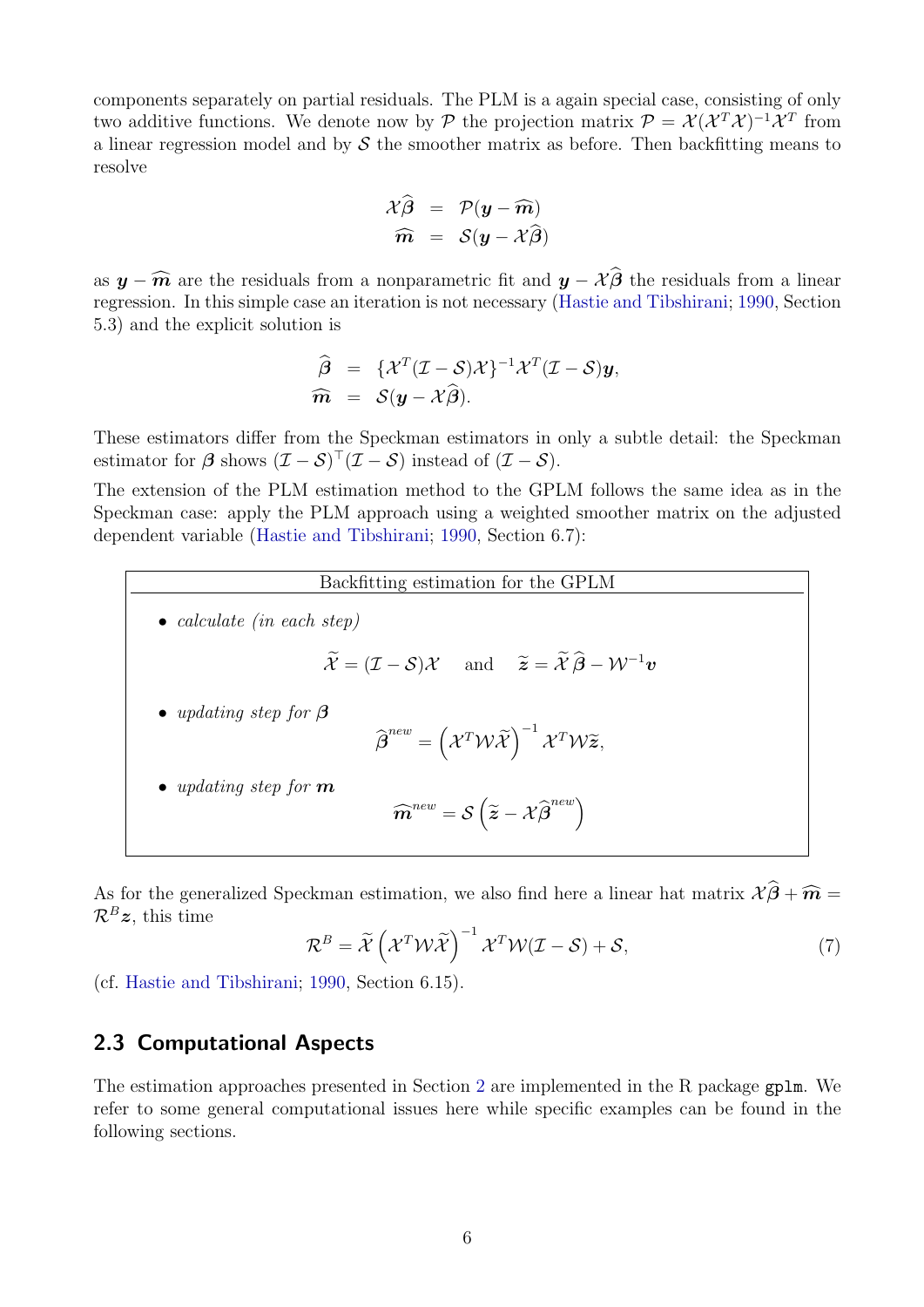#### <span id="page-6-0"></span>2.3.1 GPLM Iteration

#### $\blacktriangleright$  Smoother matrix S

The choice of the matrix determines the way of smoothing that is used to estimate the nonparametric component function  $m(\bullet)$ . Even though we have used the Nadaraya–Watson type smoother for Section [2](#page-1-1) any in R available linear smoother (that is able to incorporate weights) can be used instead. The gplm package covers two possible smoothers:

• kgplm using Nadaraya–Watson type smoothing:

The Speckman and backfitting estimation methods require to compute terms of the form

<span id="page-6-2"></span>
$$
\sum_{i=1}^{n} \delta_i \mathcal{K}_{\mathbf{H}}(\boldsymbol{t}_i - \boldsymbol{t}),
$$
\n(8)

where the  $\delta_i$  may be the  $y_i$  or the weight values  $w_{ii}$ . This computation has to be done at least for all sample observations  $t_i$   $(j = 1, ..., n)$  since updated values of  $m(\bullet)$  at all observations are required in the updating step for  $\beta$ . Thus  $O(n^2)$ operations are necessary. In addition, for example for presentation purposes it can be useful to estimate the function  $m(\bullet)$  on an additional grid. The gplm package provides the function convol to calculate [\(8\)](#page-6-2). Different kernel functions are possible: product or spherical kernels based on triangle, uniform (rectangular), Epanechnikov, biweight (quartic), triweight and Gaussian (normal) univariate kernel function (see Subsection [2.3.2\)](#page-6-1).

• sgplm1 using spline smoothing:

This routine uses the smooth.spline function in R, a linear spline smoother which allows the above mentioned incorporation of weights. In contrast to the kernel smoother, only  $O(n)$  operations for the smoother plus  $O(n \log(n))$  for sorting the data are necessary. On the other hand, this function does only allow for one-dimensional smoothing.

 $\blacktriangleright$  Initialization

The presented iterative algorithms (for the GPLM) require first an initialization step. Different strategies to initialize the iterative algorithm are possible:

- Start with  $\tilde{\beta}$ ,  $\tilde{m}(\bullet)$  from a parametric (GLM) fit.
- Alternatively, start with  $\beta = 0$  and  $m(t_j) = G^{-1}(y_j)$  (for example with the adjustment  $m_i = G^{-1}\{(y_i + 0.5)/2\}$  for binary responses).
- Backfitting procedures often use  $\beta = 0$  and  $m(t_j) \equiv G^{-1}(\overline{y})$ .

In practice, we do not find large differences between the approaches. kgplm and sgplm1 use the third variant. It is however possible to set the initial values in a different manner by using the optional parameter b.start and m.start.

#### <span id="page-6-1"></span>2.3.2 Kernel Functions

The R functions kde (kernel density estimation), kreg (kernel regression) and kgplm use multidimensional kernel functions to implement the smoothing procedure.

 $\blacktriangleright$  Product kernel functions

The q-dimensional product kernels are obtained by multiplying one-dimensional kernel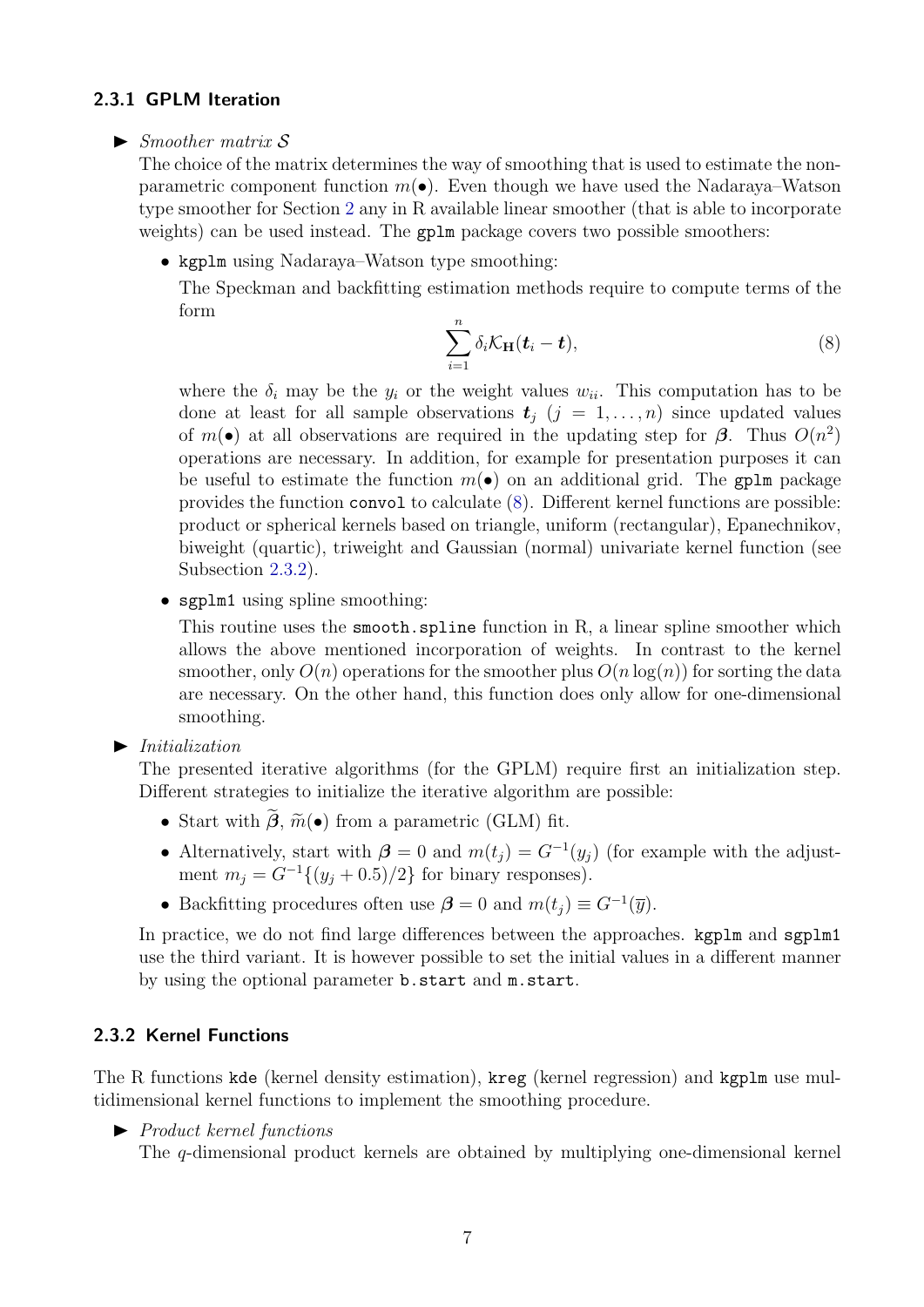functions  $K$ :

$$
\mathcal{K}(\boldsymbol{u})=K(u_1)\cdot\ldots\cdot K(u_q)\,.
$$

 $\blacktriangleright$  Spherical kernel functions

The q-dimensional spherical (or radially symmetric) kernels are obtained by applying a one-dimensional kernel functions on the Euclidean norm  $\|u\|$  of the vector u:

$$
\mathcal{K}(\boldsymbol{u})=c_{\mathcal{K},q}K(\Vert \boldsymbol{u}\Vert).
$$

The constant  $c_{\mathcal{K},q}$  is a scaling factor that ensures that the resulting function is a density, i.e. integrates to 1.

The following table shows the kernel functions implemented in the package gplm. The function I( $\bullet$ ) denotes the indicator function and the constant  $v_q$  denotes the volume of the q-dimensional unit sphere:

$$
v_q = \frac{\pi^{q/2}}{\Gamma(1+q/2)}.
$$

|                      | one-dimensional<br>K(u)                 | spherical $q$ -dimensional<br>$\mathcal{K}(\boldsymbol{u})$                                         |
|----------------------|-----------------------------------------|-----------------------------------------------------------------------------------------------------|
| triangle             | $(1- u )\mathbf{I}( u \leq 1)$          | $\frac{q+1}{v_q}\left(1-\left\ u\right\ \right)\mathrm{I}(\left\ u\right\ \leq 1)$                  |
| uniform              | $rac{1}{2}$ I( u  $\leq$ 1)             | $\frac{1}{v_q} \text{ } \text{I}(  u   \leq 1)$                                                     |
| ${\tt epanechnikov}$ | $\frac{3}{4}(1-u^2)$ I( u  $\leq 1$ )   | $\frac{q+2}{2v}$ $(1-\ \boldsymbol{u}\ ^2)$ I $(\ \boldsymbol{u}\ \leq 1)$                          |
| biweight             | $rac{15}{16}(1-u^2)^2$ I( u  $\leq 1$ ) | $\frac{(q+2)(q+4)}{8v_{\alpha}}(1-\ \boldsymbol{u}\ ^{2})^{2} \text{ I}(\ \boldsymbol{u}\  \leq 1)$ |
| triweight            | $rac{35}{32}(1-u^2)^3$ I( u  $\leq 1$ ) | $\frac{(q+2)(q+4)(q+6)}{48 v_q} (1 -   u  ^2)^3 \operatorname{I}(  u   \le 1)$                      |
| gaussian             | $\frac{1}{\sqrt{2\pi}}\exp(-u^2/2)$     | $\frac{1}{(2\pi)^{q/2}} \exp(-\ \mathbf{u}\ ^2/2)$                                                  |

Note that in the case of a Gaussian kernel the  $q$ -dimensional product and spherical kernels coincide. For references on these kernel functions see for example [Silverman](#page-19-8) [\(1986,](#page-19-8) Section 4.2), [Fahrmeir and Hamerle](#page-19-9) [\(1984,](#page-19-9) Section 2.5) and [Wand and Jones](#page-19-10) [\(1995,](#page-19-10) Section 4.5 and Appendix B).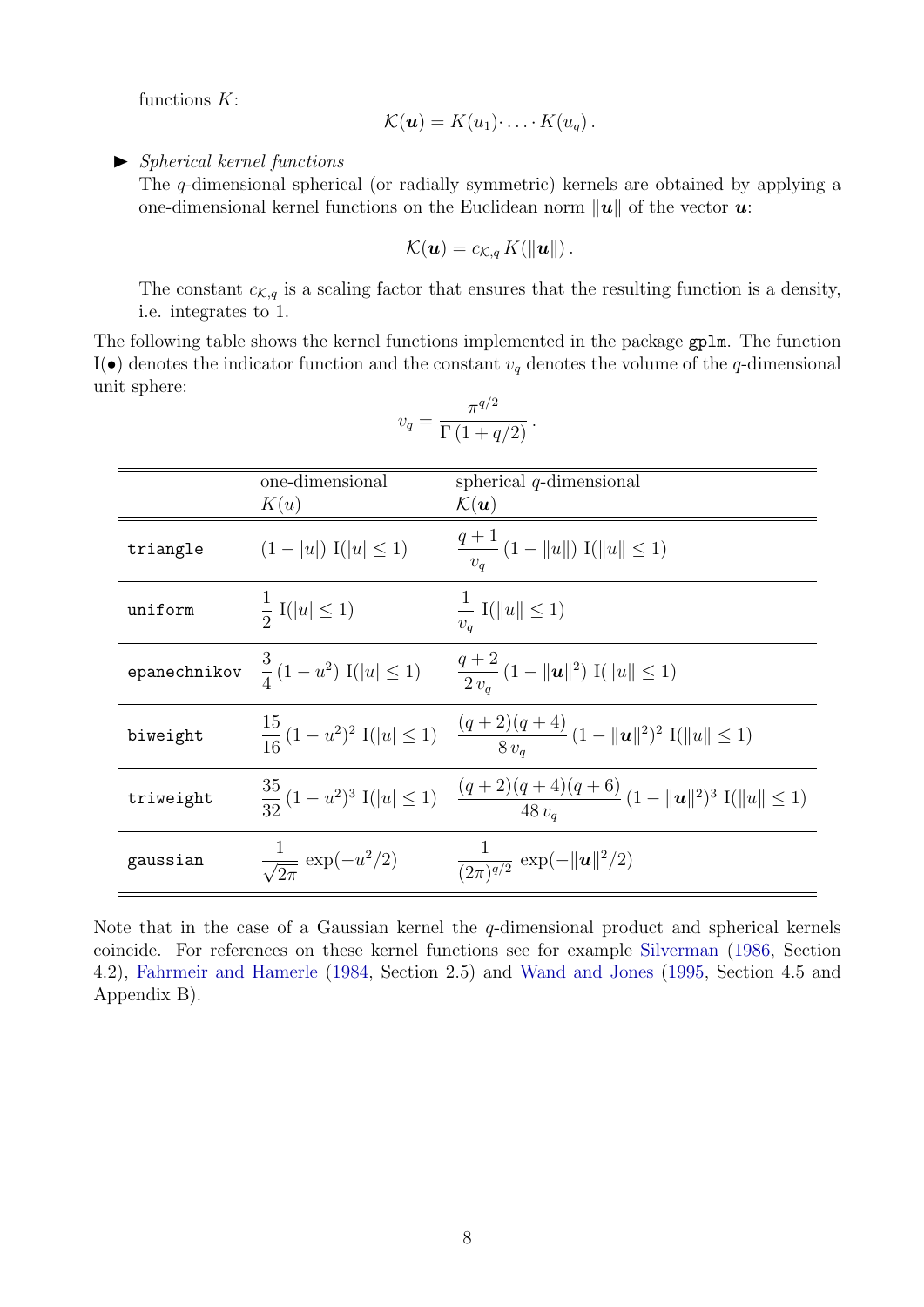# <span id="page-8-0"></span>3 Examples for Kernel Density Estimation and Kernel Regression

We start with some simple examples for kernel density and regression estimation. First we load the airquality data which are part of the R base package.

```
> data(airquality)
> attach(airquality)
```
For the variable Wind we estimate the kernel density estimator and graph it:

```
> library(gplm)
> fh < - kde(Wind)> plot(fh, type="l", main="Kernel density estimate (KDE)")
```
This displays the following figure:



By default kde calculates the kernel density estimator using the quartic (biweight) kernel on an equidistant grid within the range of the data. The default bandwidth is calculated by Scott's rule of thumb [\(Scott;](#page-19-11) [1992,](#page-19-11) Section 6.3) as kde is indented to work with multivariate data (Härdle et al.; [2004,](#page-19-5) Section 3.6). The estimated bandwidth can be obtained by:

#### > fh\$bandwidth

biweight 2.914528

The function kde is also able to calculate the density estimate on a grid of given vlaues. For example, to add the kernel density estimate at the value  $x = 10$  and  $x = 15$  to our figure we could type for example:

> fh.10 <- kde(Wind, grid=c(10,15)) > points(fh.10, col="red", pch=19) > title("KDE with estimates at x=10, 15 (in red)")

This modifies our figure in the following way: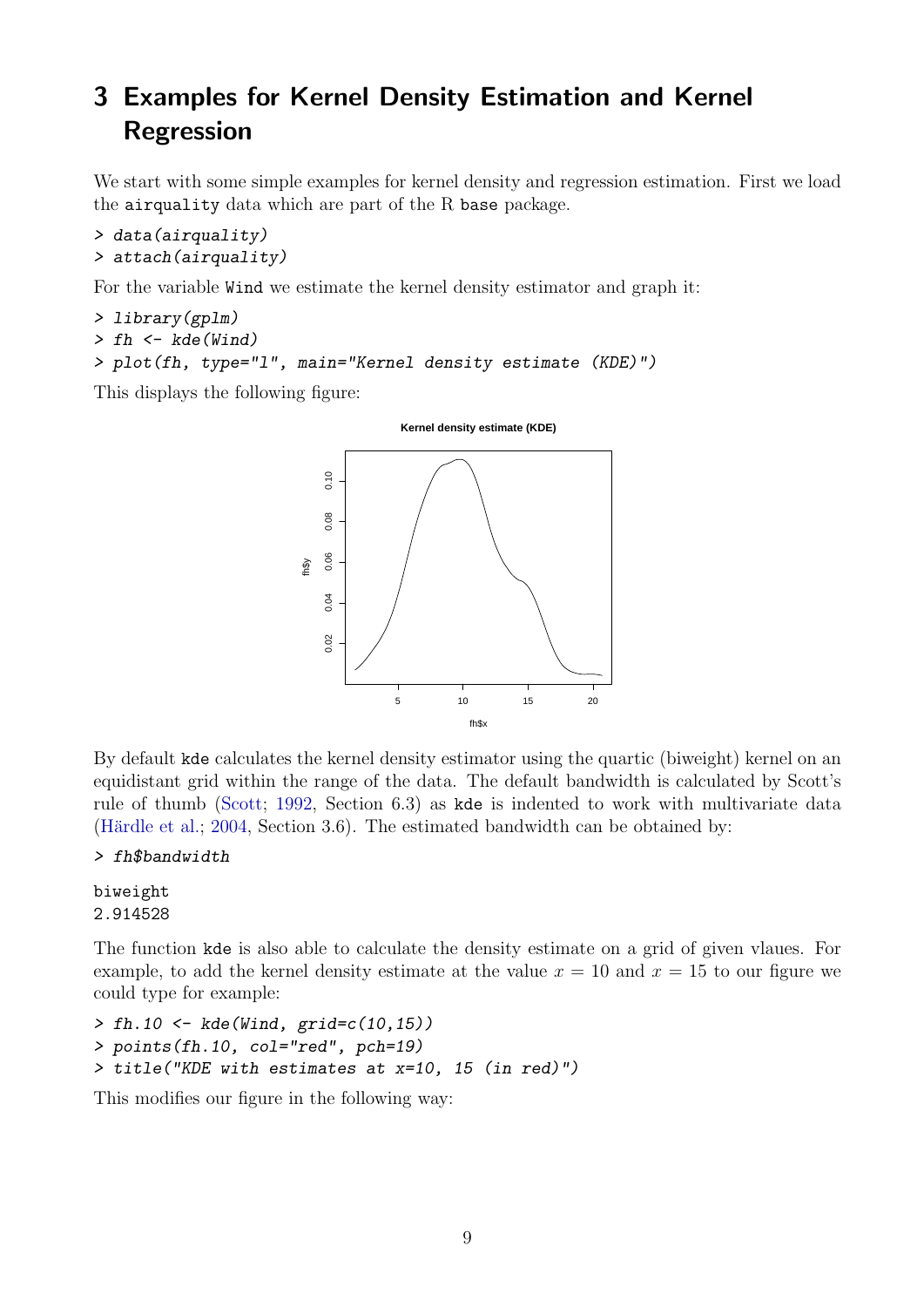**KDE with estimates at x=10, 15 (in red)**



The bandwidth can be modified by setting the bandwidth parameter. Also the kernel function could be changed:

#### > fh <- kde(Wind, bandwidth=3, kernel="epanechnikov") > fh\$bandwidth

#### [1] 3

This provides us with:



A two-dimensional kernel density estimate is computed in a similar way:

> fh.biv <- kde(cbind(Wind,Temp))

To obtain a plot of the resulting density surface requires a little more effort:

```
> Wind.grid <- unique(fh.biv$x[,1]) ## extract grids
```

```
> Temp.grid <- unique(fh.biv$x[,2])
```

```
> o <- order(fh.biv$x[,2],fh.biv$x[,1]) ## order by 2nd column
```

```
> fh2 <- matrix(fh.biv$y[o],length(Wind.grid),length(Temp.grid))
```

```
> persp(Wind.grid,Temp.grid,fh2,main="bivariate KDE",
```

```
+ theta=30,phi=30,expand=0.5,col="lightblue",shade=0.5)
```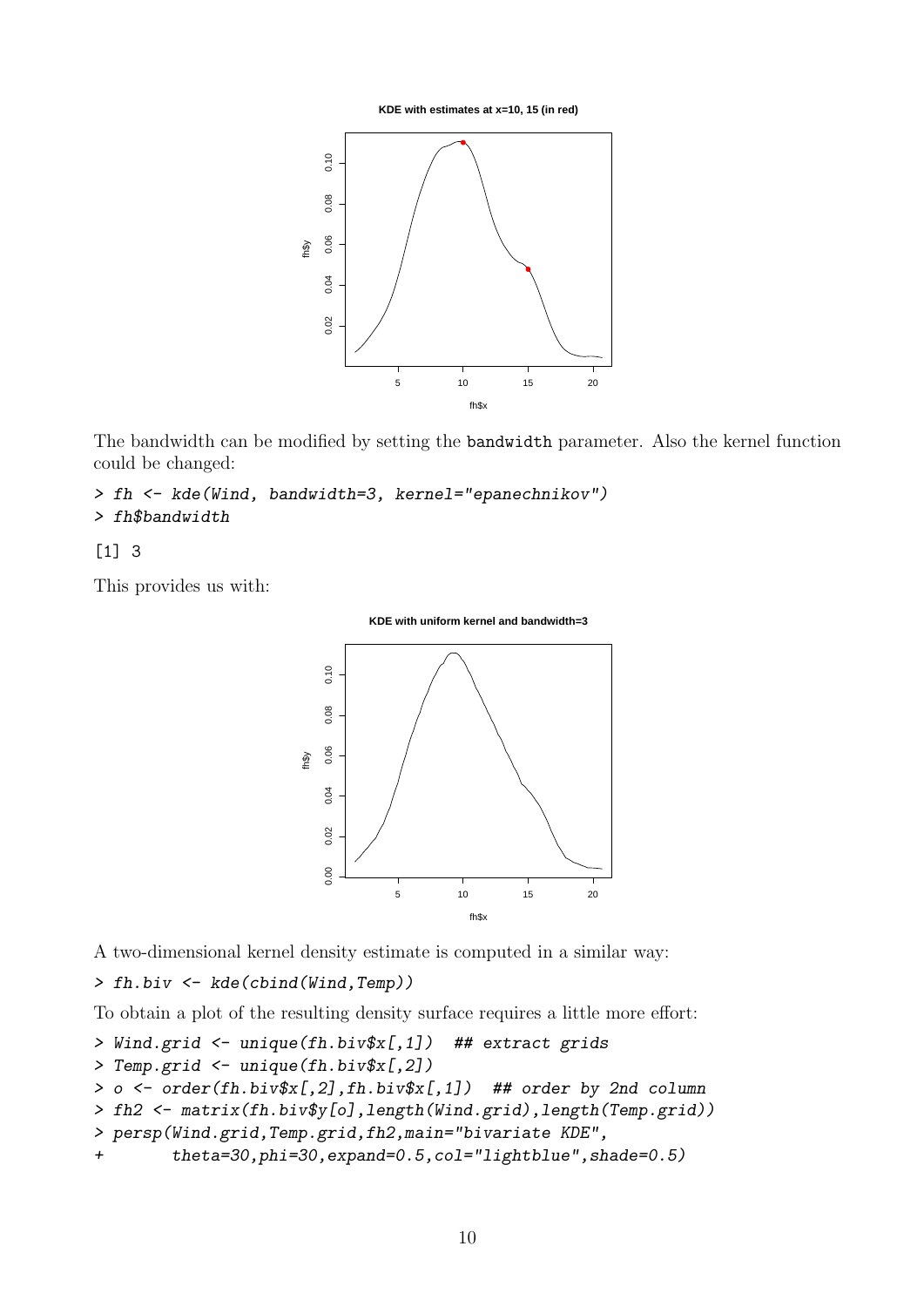The resulting surface is shown as:



In order to use different grid sizes we could apply for example:

```
> Wind.grid <- seq(min(Wind),max(Wind),length=20) ## define grid
```

```
> Temp.grid <- seq(min(Temp),max(Temp),length=40)
```

```
> fh.biv <- kde(cbind(Wind,Temp), grid=create.grid(list(Wind.grid,Temp.grid)))
```

```
> o <- order(fh.biv$x[,2],fh.biv$x[,1]) ## order by 2nd column
```

```
> fh2a <- matrix(fh.biv$y[o],length(Wind.grid),length(Temp.grid))
```

```
> persp(Wind.grid,Temp.grid,fh2a,main="bivariate KDE",
```

```
theta=30,phi=30,expand=0.5,col="lightblue",shade=0.5)
```
The now resulting surface shows a finer grid in the Temp dimension:

#### **bivariate KDE, different grids**



An alternative graphical display is a contour plot computed from: > contour(Wind.grid,Temp.grid,fh2a, main="KDE Contours")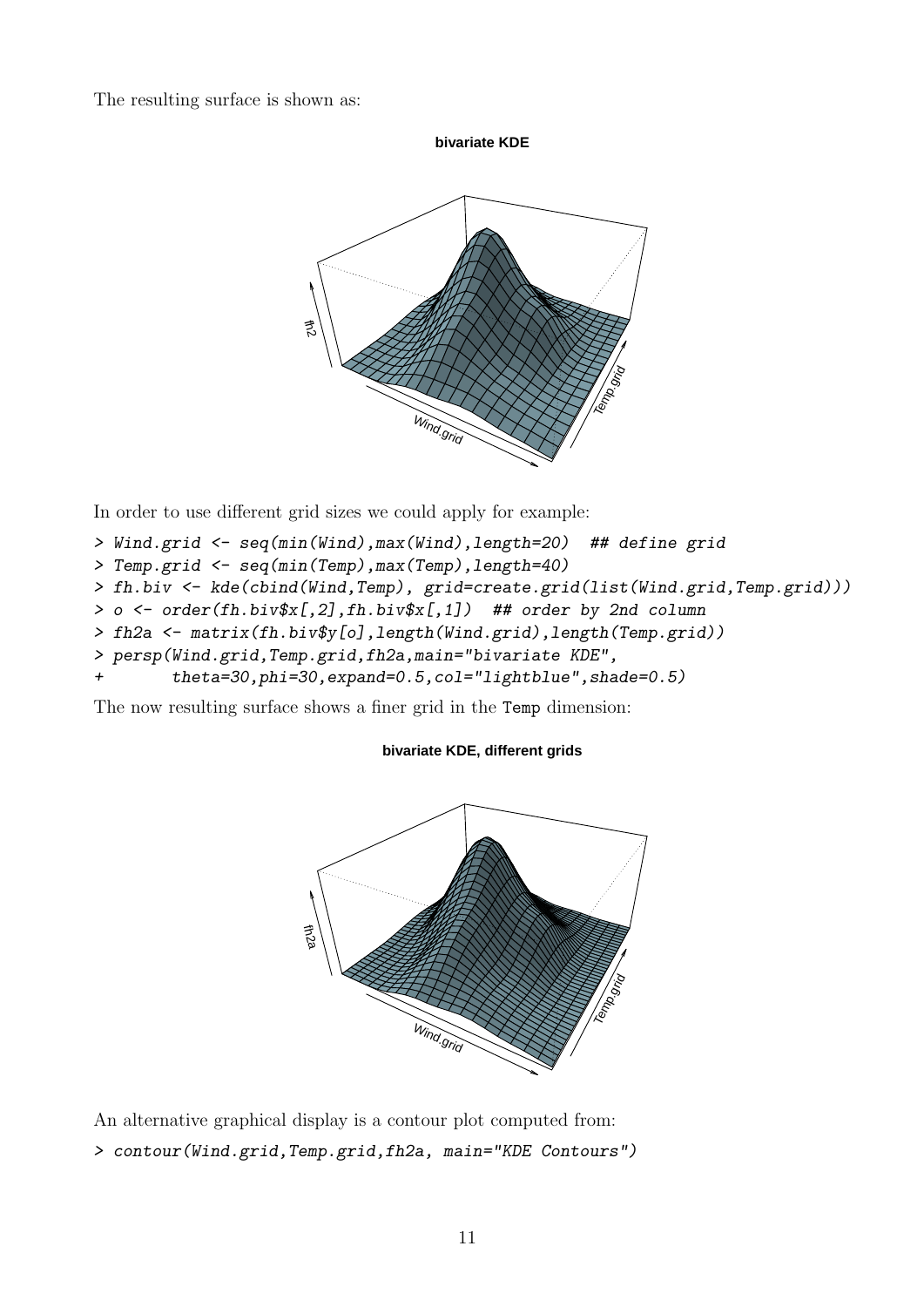**KDE Contours**



The function kreg implements the (multivariate) Nadaraya–Watson estimator for estimating the regression function  $m(\mathbf{x}) = E(Y|\mathbf{x})$ . As a univariate regression example we use the regression:

```
> mh <- kreg(Wind, Temp)
> plot(Wind,Temp, col="grey", pch="+")
> lines(mh, col="blue", lwd=2)
> title("Data and Nadaraya--Watson regression")
```
The default bandwidth is calculated by Scott's rule of thumb. All other options are practically identical to kde. The considered code displays the figure:



In the same way as before we can estimate bivariate (or higher dimensional) regression functions:

```
> airquality2 <- airquality[!is.na(Ozone),] ## delete NA's
```
> detach(airquality) ## detach previous data

```
> attach(airquality2)
```

```
> bandwidth <- bandwidth.scott(cbind(Wind,Temp))
```

```
> mh.biv <- kreg(cbind(Wind,Temp),Ozone, bandwidth=bandwidth)
```

```
> Wind.grid <- unique(mh.biv$x[,1]) ## extract grids
```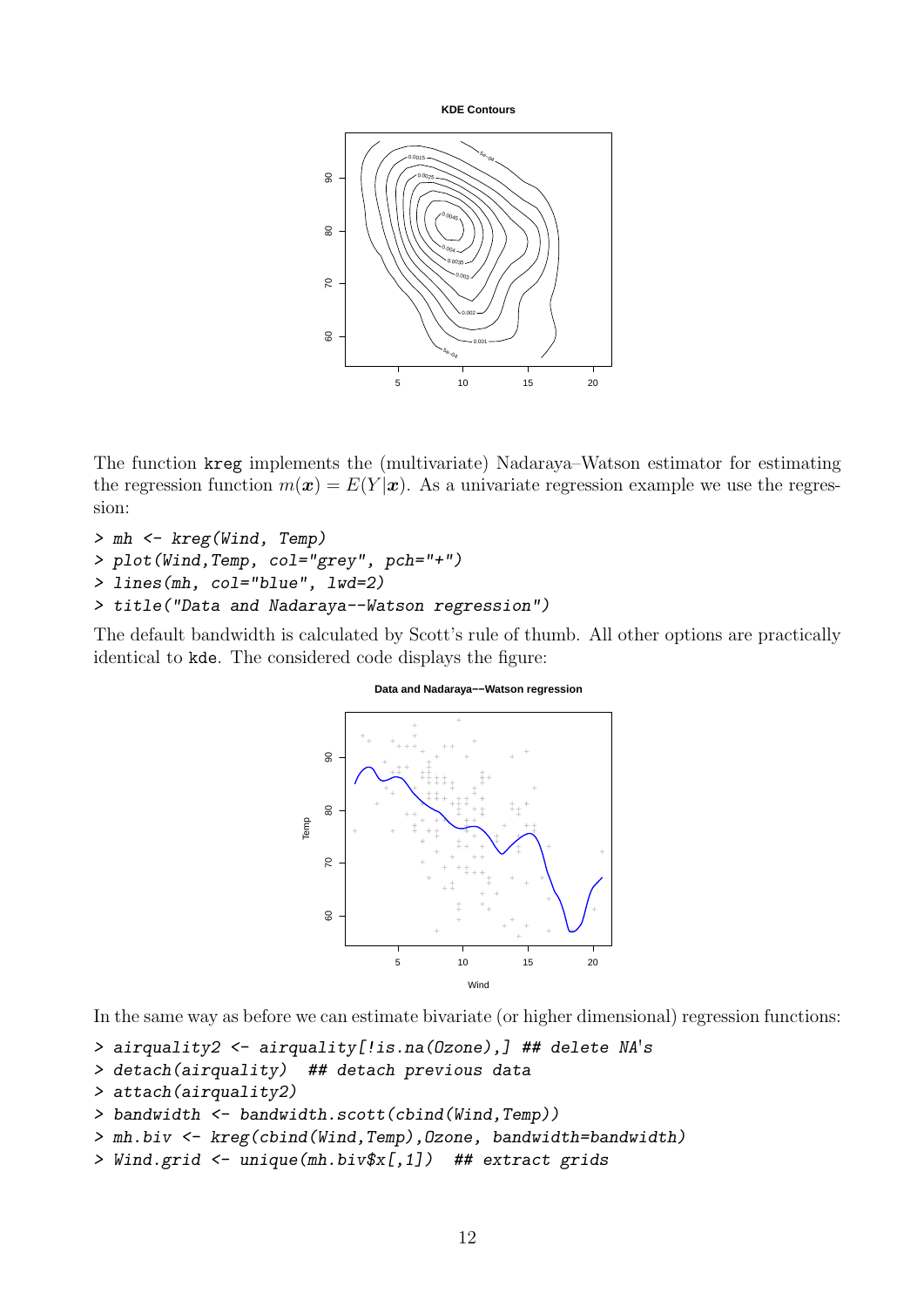```
> Temp.grid <- unique(mh.biv$x[,2])
> o <- order(mh.biv$x[,2],mh.biv$x[,1]) ## order by 2nd column
> mh2 <- matrix(mh.biv$y[o],length(Wind.grid),length(Temp.grid))
> persp(Wind.grid,Temp.grid,mh2,main="bivariate KDE",
+ theta=30,phi=30,expand=0.5,col="lightblue",shade=0.5)
```
The estimated regression surface is:

**bivariate KDE**

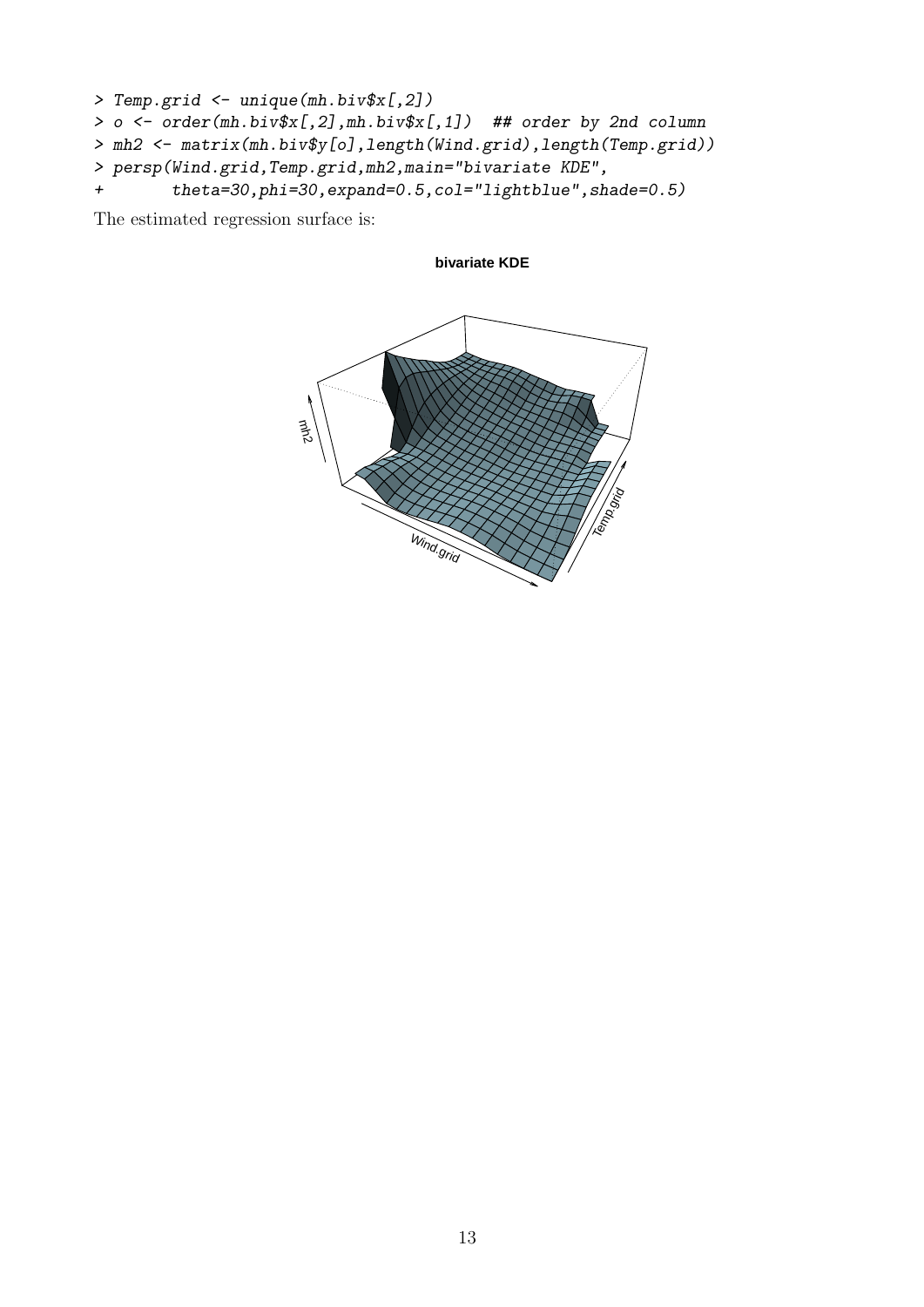# <span id="page-13-0"></span>4 Examples for a Partial Linear Model (PLM)

To illustrate the PLM we use the data from the Current Population Survey 1985 in package AER:

```
> library(AER)
> data(CPS1985)
> str(CPS1985) ## show data structure
'data.frame': 534 obs. of 11 variables:
$ wage : num 5.1 4.95 6.67 4 7.5 ...
$ education : num 8 9 12 12 12 13 10 12 16 12 ...
$ experience: num 21 42 1 4 17 9 27 9 11 9 ...
 $ age : num 35 57 19 22 35 28 43 27 33 27 ...
$ ethnicity : Factor w/ 3 levels "cauc","hispanic",..: 2 1 1 1 1 1 1 1 1 1 ...
$ region : Factor w/ 2 levels "south","other": 2 2 2 2 2 2 1 2 2 2 ...
 $ gender : Factor w/ 2 levels "male", "female": 2 2 1 1 1 1 1 1 1 1 ...
$ occupation: Factor w/ 6 levels "worker", "technical", ..: 1 1 1 1 1 1 1 1 1 1 1 ...
$ sector : Factor w/ 3 levels "manufacturing",..: 1 1 1 3 3 3 3 3 3 1 3 ...
 $ union : Factor w/ 2 levels "no", "yes": 1 1 1 1 1 2 1 1 1 1 ...
 $ married : Factor w/ 2 levels "no","yes": 2 2 1 1 2 1 1 1 2 1 ...
```

```
> attach(CPS1985)
```
It is often assumed that the log(wage) of a person depends linearly on education and nonlinearly on experience. We can check that by estimating a PLM using gplm:

```
> library(gplm)
```

```
> bandwidth <- bandwidth.scott(experience)
```

```
> gh <- kgplm(x=cbind(gender,education),t=experience,y=log(wage),h=bandwidth)
```

```
> o <- order(experience) ## sort curve estimate by experience
```

```
> plot(experience[o], gh$m[o], type="l")
```

```
> title("PLM component function for experience")
```
Indeed we find an inverse U-shaped function showing some artefacts (due to sparse data) at the right boundary:



#### **PLM component function for experience**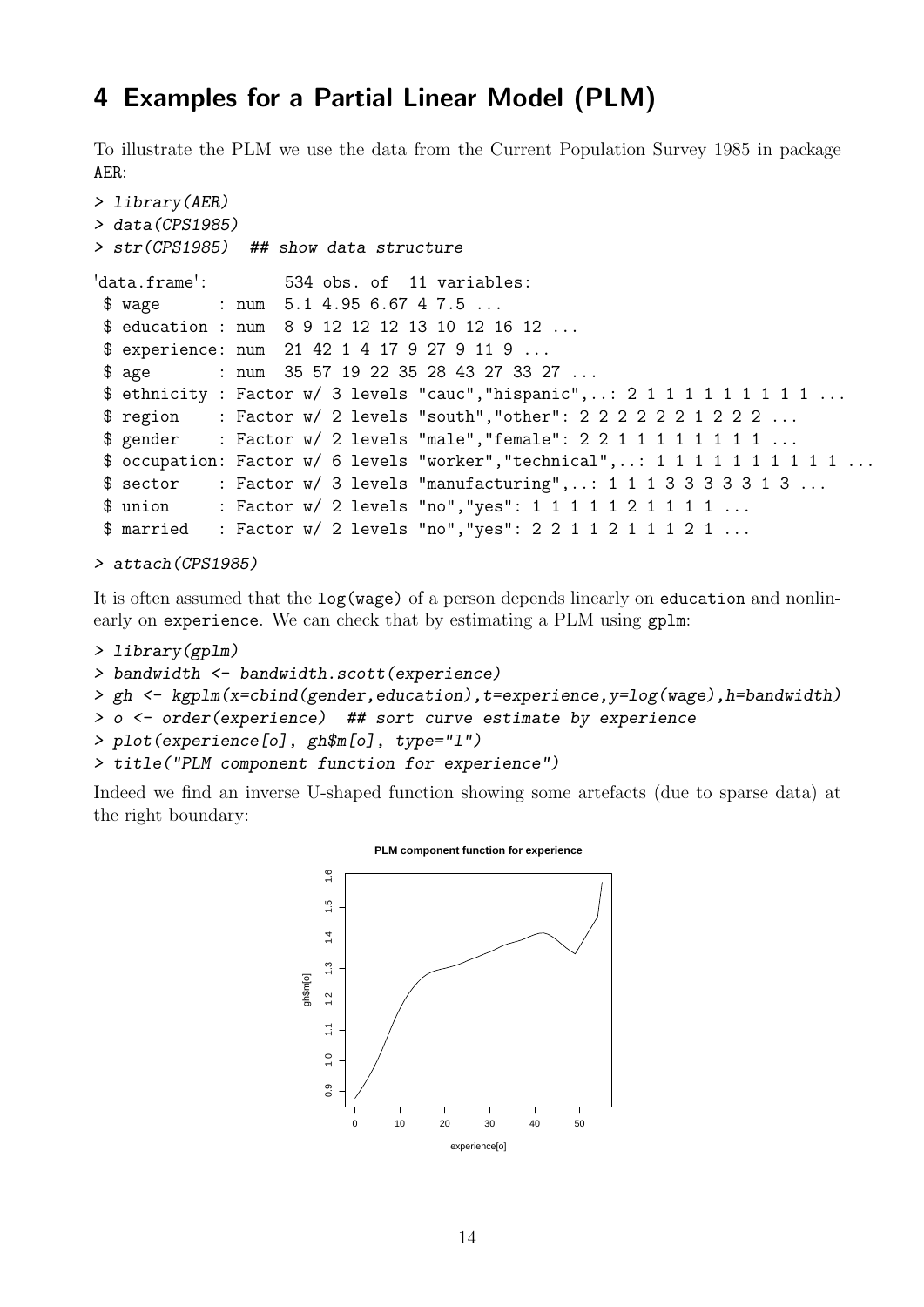As before we can compute the estimated function on a finer grid which also generates a more smooth picture:

```
> exp.grid <- seq(min(experience),max(experience),length=200)
> gh2 <- kgplm(x=cbind(gender,education),t=experience,y=log(wage),
+ h=bandwidth,grid=exp.grid)
> plot(exp.grid, gh2$m.grid, type="l", col="blue")
> title("PLM component function for experience (on grid)")
```


The R function name kgplm indicates that this function is based on kernel smoothing. An alternative to kgplm is the function sgplm1 based on splines. This function however does only estimate univariate PLM component functions. An estimate similar to that by kgplm is found by:

```
> gs <- sgplm1(x=cbind(gender,education),t=experience,y=log(wage),df=8)
> o <- order(experience) ## sort curve estimate by experience
```

```
> plot(experience[o], gs$m[o], type="l")
```

```
> title("PLM component function for experience (sgplm1)")
```
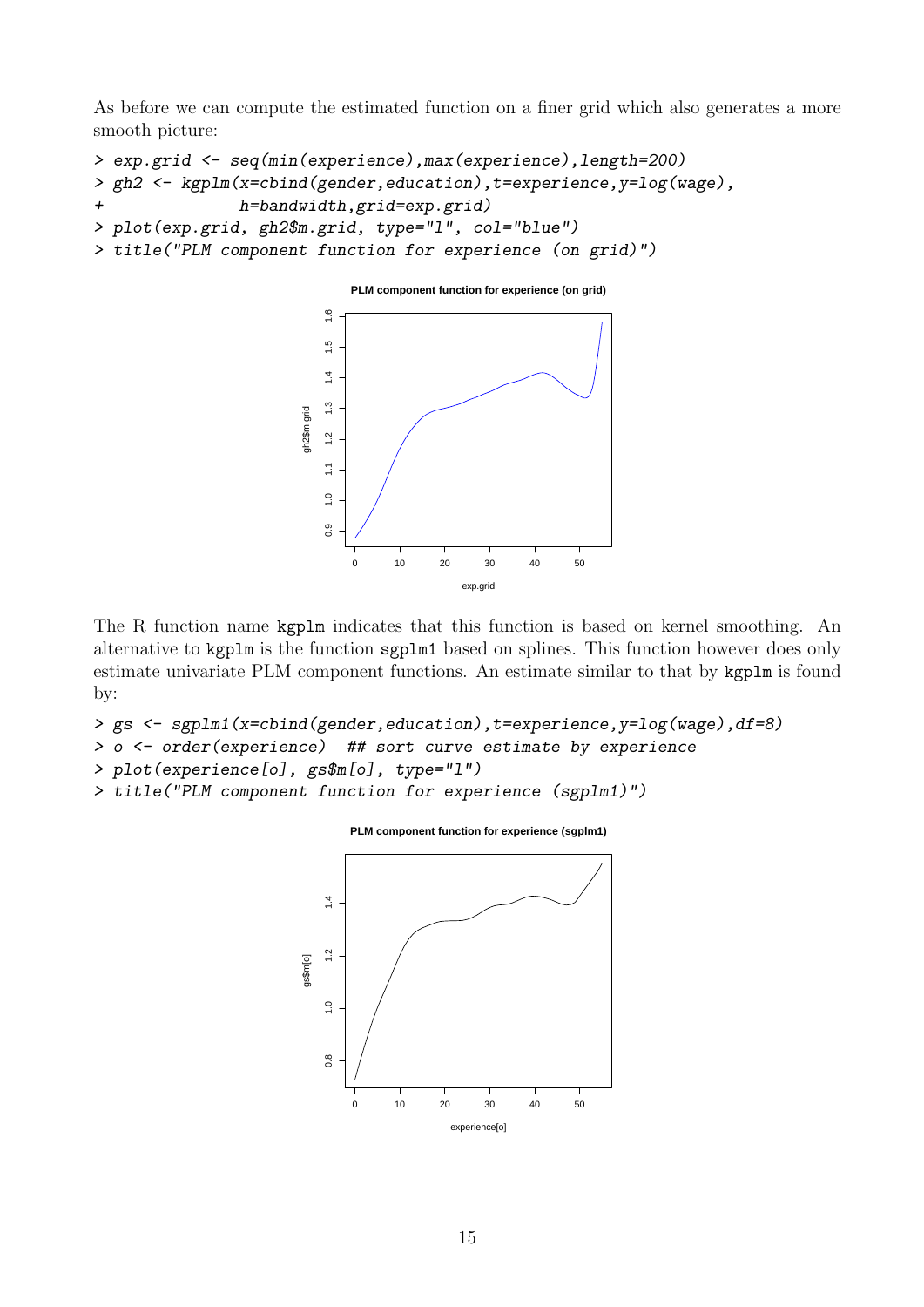Using kgplm we can also estimate a bivariate PLM component function for education and experience. Technically this follows the examples for a bivariate kernel density or regression. The function kgplm does however not automatically define a grid. We therefore specify the grid first and then display the function using persp as already shown:

```
> bandwidth <- 1.5*bandwidth.scott(cbind(education,experience))
> edu.grid <- seq(min(education),max(education),length=25)
> exp.grid <- seq(min(experience),max(experience),length=25)
> grid <- create.grid(list(edu.grid,exp.grid))
> gh <- kgplm(x=(gender=="female"),t=cbind(education,experience),y=log(wage),
+ h=bandwidth,grid=grid)
> 0 \leq - \text{order}(\text{grid}[0,2], \text{grid}[0,1])> mh <- matrix(gh$m.grid[o],length(edu.grid),length(exp.grid))
> persp(edu.grid,exp.grid,mh,
        theta=30,phi=30,expand=0.5,col="lightblue", shade=0.5)> title("bivariate PLM component function")
```
#### **bivariate PLM component function**

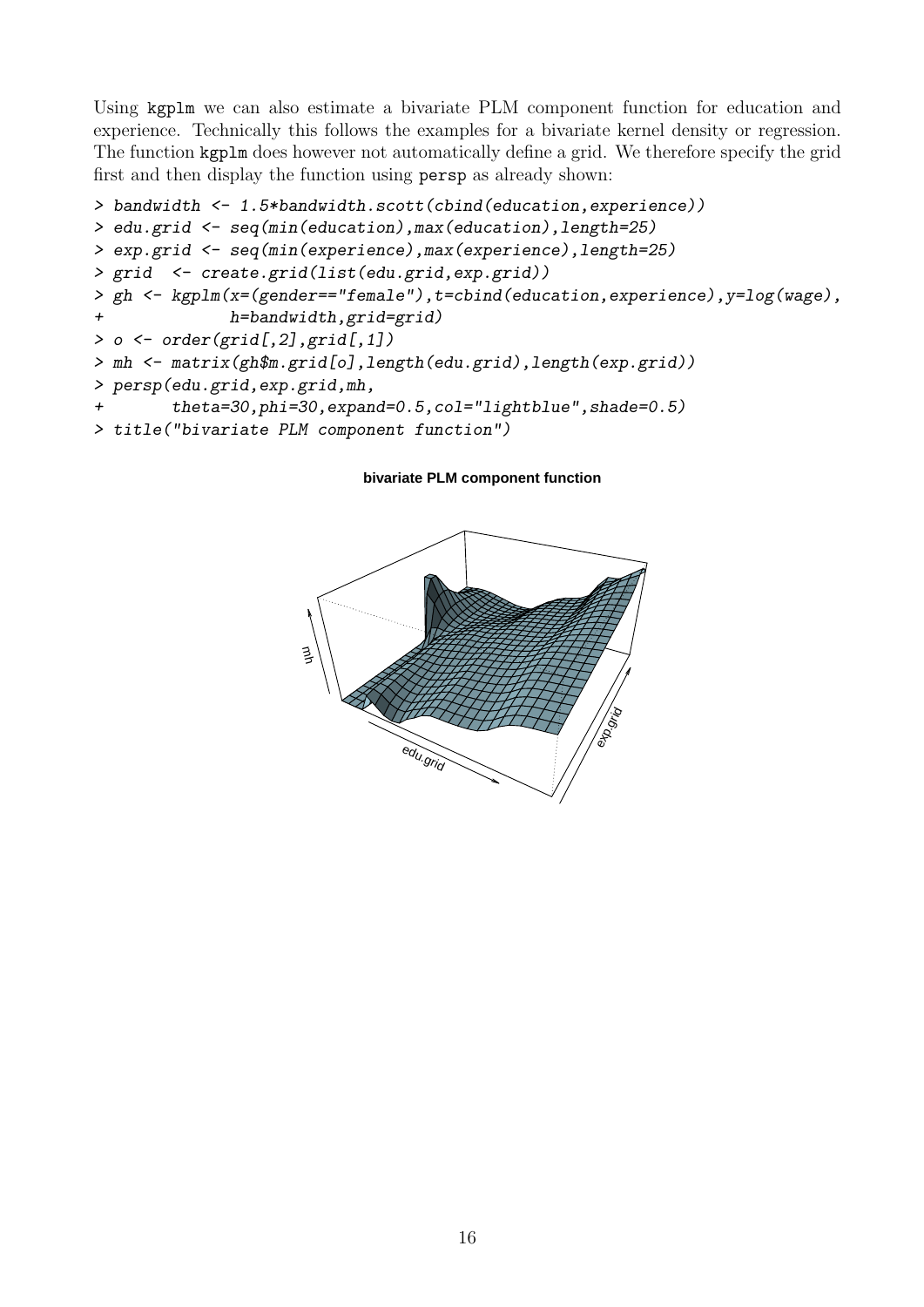### <span id="page-16-0"></span>5 Examples for a Generalized Partial Linear Model (GPLM)

For illustrating the GPLM we use another dataset from the AER package, the data on extramarital affairs. In order to consider a binary response we transform the number of affairs to a binary indicator variable y:

```
> library(AER)
> data(Affairs)
> str(Affairs) ## show data structure
'data.frame': 601 obs. of 9 variables:
$ affairs : num 0000000000...
$ gender : Factor w/ 2 levels "female", "male": 2 1 1 2 2 1 1 2 1 2 ...
$ age : num 37 27 32 57 22 32 22 57 32 22 ...
$ yearsmarried : num 10 4 15 15 0.75 1.5 0.75 15 15 1.5 ...
$ children : Factor w/ 2 levels "no", "yes": 1 1 2 2 1 1 1 2 2 1 ...
 $ religiousness: int 3 4 1 5 2 2 2 2 4 4 ...
$ education : num 18 14 12 18 17 17 12 14 16 14 ...
$ occupation : int 7 6 1 6 6 5 1 4 1 4 ...
$ rating : int 4 4 4 5 3 5 3 4 2 5 ...
> attach(Affairs)
> y \leftarrow (affairs > 0)
```
The GPLM estimation is again very similar to the PLM estimation. Basically, the only main difference is the specification of the distribution family for the response and the respective link function. We are now estimate a logit-type GPLM for the response y:

```
> library(gplm)
> bandwidth <- 1.5*bandwidth.scott(age)
> age.grid <- seq(min(age),max(age),length=200)
> gh <- kgplm(x=cbind(gender,education,yearsmarried),t=age,y=y,h=bandwidth,
+ grid=age.grid,family="bernoulli",link="logit")
> plot(age.grid, gh$m.grid, type="l")
```
> title("GPLM component function for age")

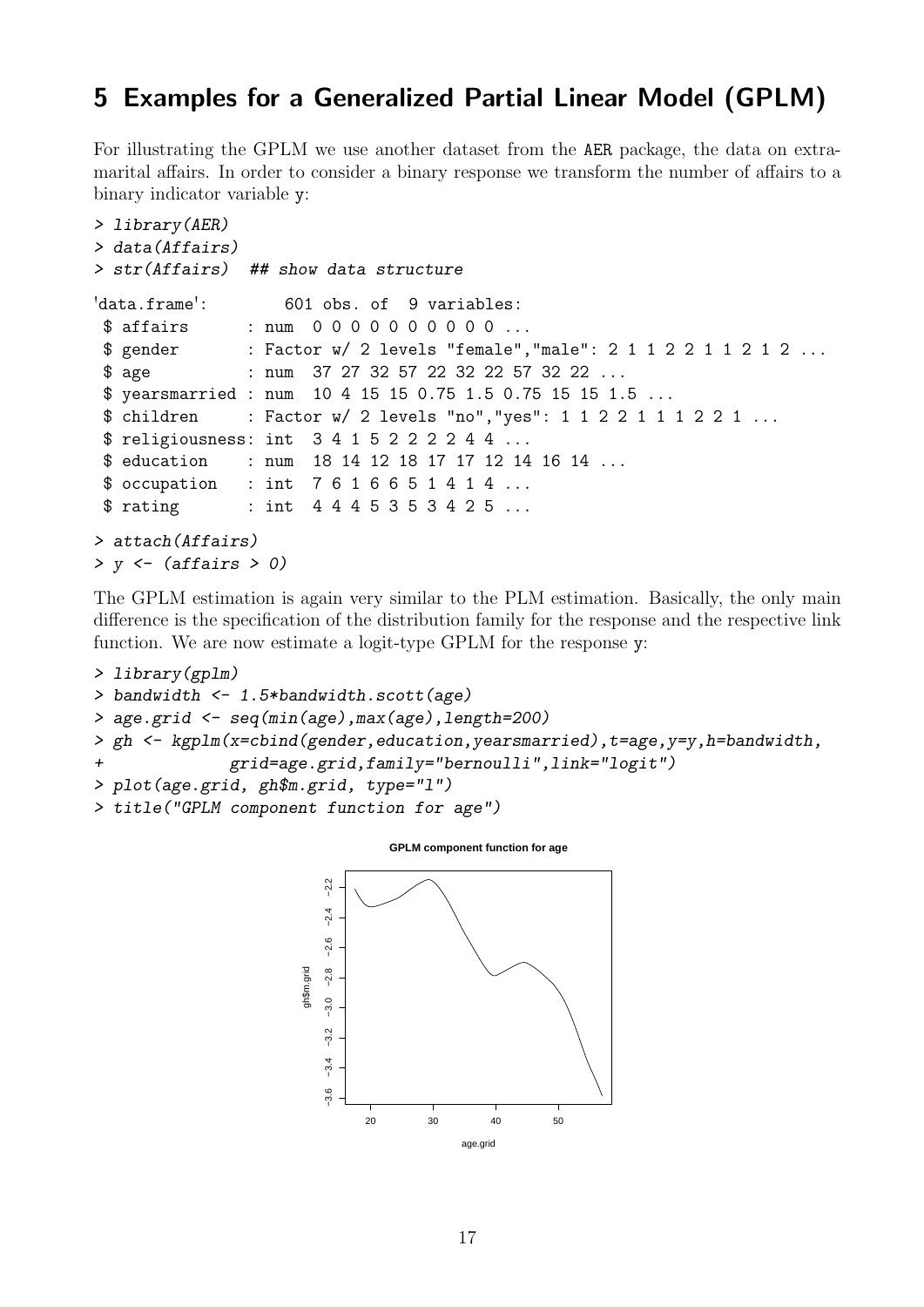Alternatively we can now use sgplm1 again and compare both estimates:

```
> gs <- sgplm1(x=cbind(gender,education,yearsmarried),t=age,y=y,df=7,
+ grid=age.grid,family="bernoulli",link="logit")
```
- > ylim <- range(gh\$m.grid, gs\$m.grid)
- > plot(age.grid, gh\$m.grid, type="l", ylim=ylim)
- > lines(age.grid, gs\$m.grid, col="seagreen")
- > title("GPLM component function for age (kgplm vs. sgplm1)")
- > legend("topright",c("kgplm","sgplm1"),lwd=1,col=c("black","seagreen"))



The previous figures indicated that extramarital affairs are less likely for higher age. This changes if we estimate a bivariate GPLM component function. The following figure shows that the propensity varies with age and yearsmarried:

#### **bivariate GPLM component function**



The following code was used to generate this figure: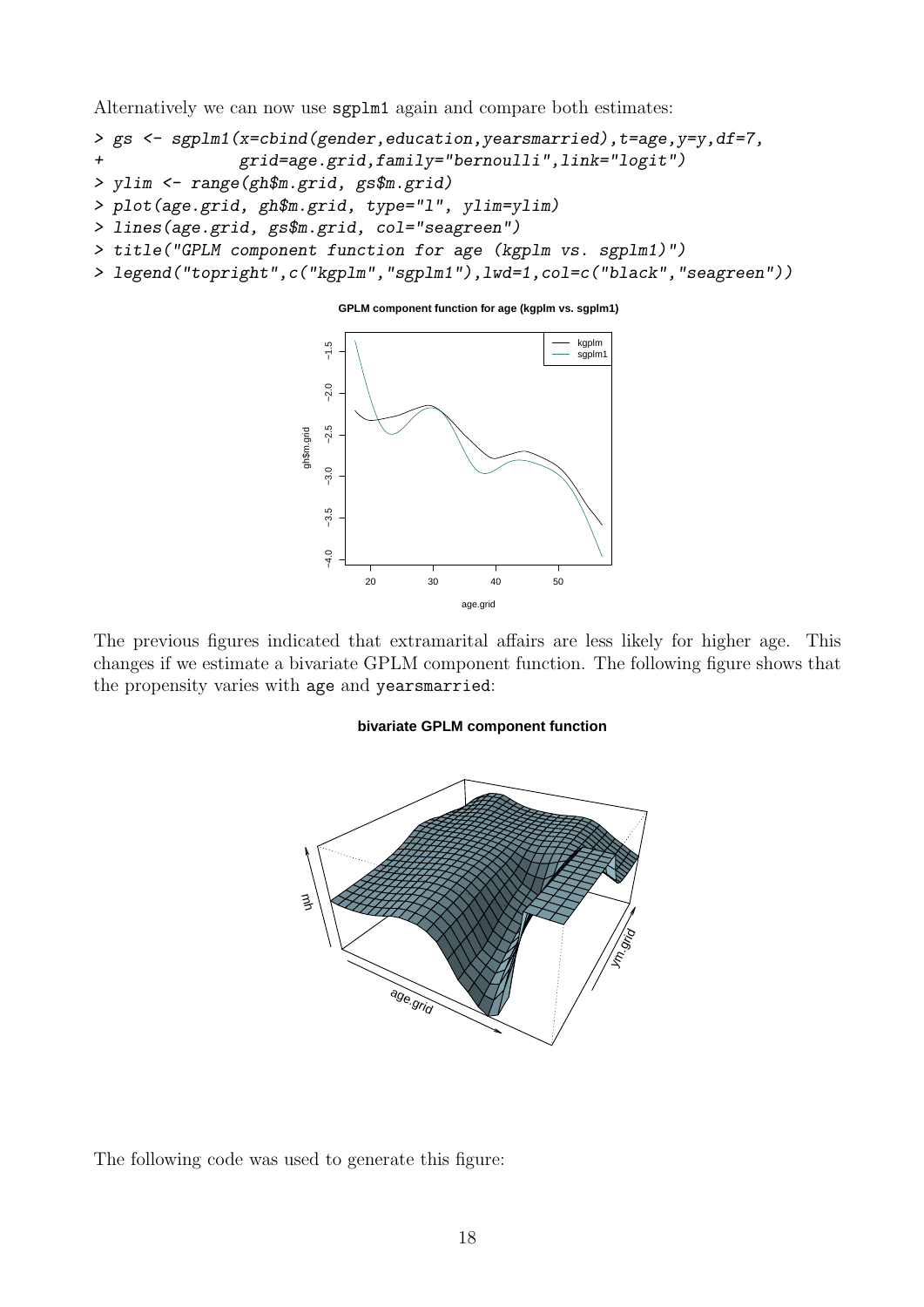```
> bandwidth <- 1.5*bandwidth.scott(cbind(age,yearsmarried))
> age.grid <- seq(min(age),max(age),length=25)
> ym.grid <- seq(min(yearsmarried),max(yearsmarried),length=25)
> grid <- create.grid(list(age.grid,ym.grid))
> gh <- kgplm(x=(gender=="female"),t=cbind(age,yearsmarried),y=y,
+ h=bandwidth,grid=grid,family="bernoulli",link="logit")
> 0 \le - \text{ order}(\text{grid}[, 2], \text{grid}[, 1])> mh <- matrix(gh$m.grid[o],length(age.grid),length(ym.grid))
> persp(age.grid,ym.grid,mh,
+ theta=30,phi=30,expand=0.5,col="lightblue",shade=0.5)
```
> title("bivariate GPLM component function")